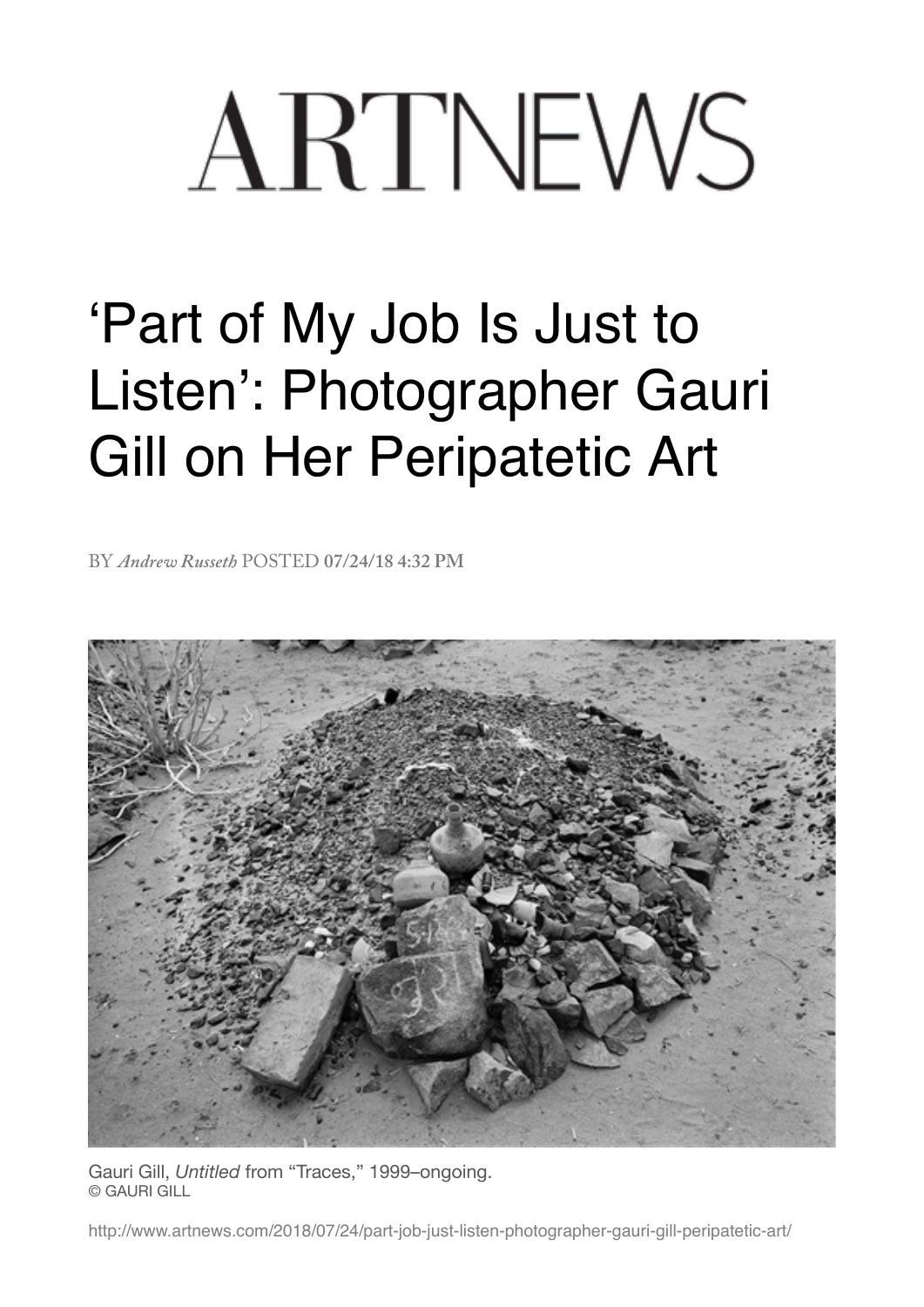One night in August of 1986, lightning hit a 180-year-old farm not far from artist Jean Tinguely's studio in Neyruz, a rural town in Switzerland situated between Bern and Lausanne. Tinguely awoke and watched the ensuing destruction. "It was a fearsome, all-consuming fire, a dramatic, erotic, hellish experience," he [recalled later](https://www.tinguely.ch/en/sammlung/sammlung.html?period=&detail=962c9e68-e3b5-4fec-b8c1-033784e6e6e6). The blaze continued for days. "The source of the fire was so hot that not even a bulldozer would have been able to churn it up and disperse it," he said. "It was hell, it was diabolical."

After the fames were extinguished, Tinguely ventured inside. "I began to pull out pieces of iron from the tepid refuse, without knowing why," he said. There were scraps of metal and equipment, the scene caked with smoke and the fesh of cattle that had died in the inferno. It reminded him of a German concentration camp, and he used what he found there to make one of his most impressive and frightening works. Titled *Mengele – danse macabre* (1986), it is made up of ferociouslooking motorized creatures—one with a large hippopotamus skull that screech painfully when they come to life in the dimly lit gallery that is their permanent home in the [Museum Tinguely](https://www.tinguely.ch/en/ausstellungen/ausstellungen/2018/gauri-gill.html) in Basel. One room over from that display is "Traces," a solo show by the Indian photographer Gauri Gill that is a redoubt of serene stillness. The walls are lined with huge black-and-white prints that each present a grave in West Rajasthan, India, near the border with Pakistan. One is a low mound of small rocks sprawled across the ground, a few pots sitting atop it. Another little hill is scattered with shattered crockery. The photos evince a potent sense of silence, of memories and identities embodied through objects and the natural world—all set down, just so, as a form of remembrance.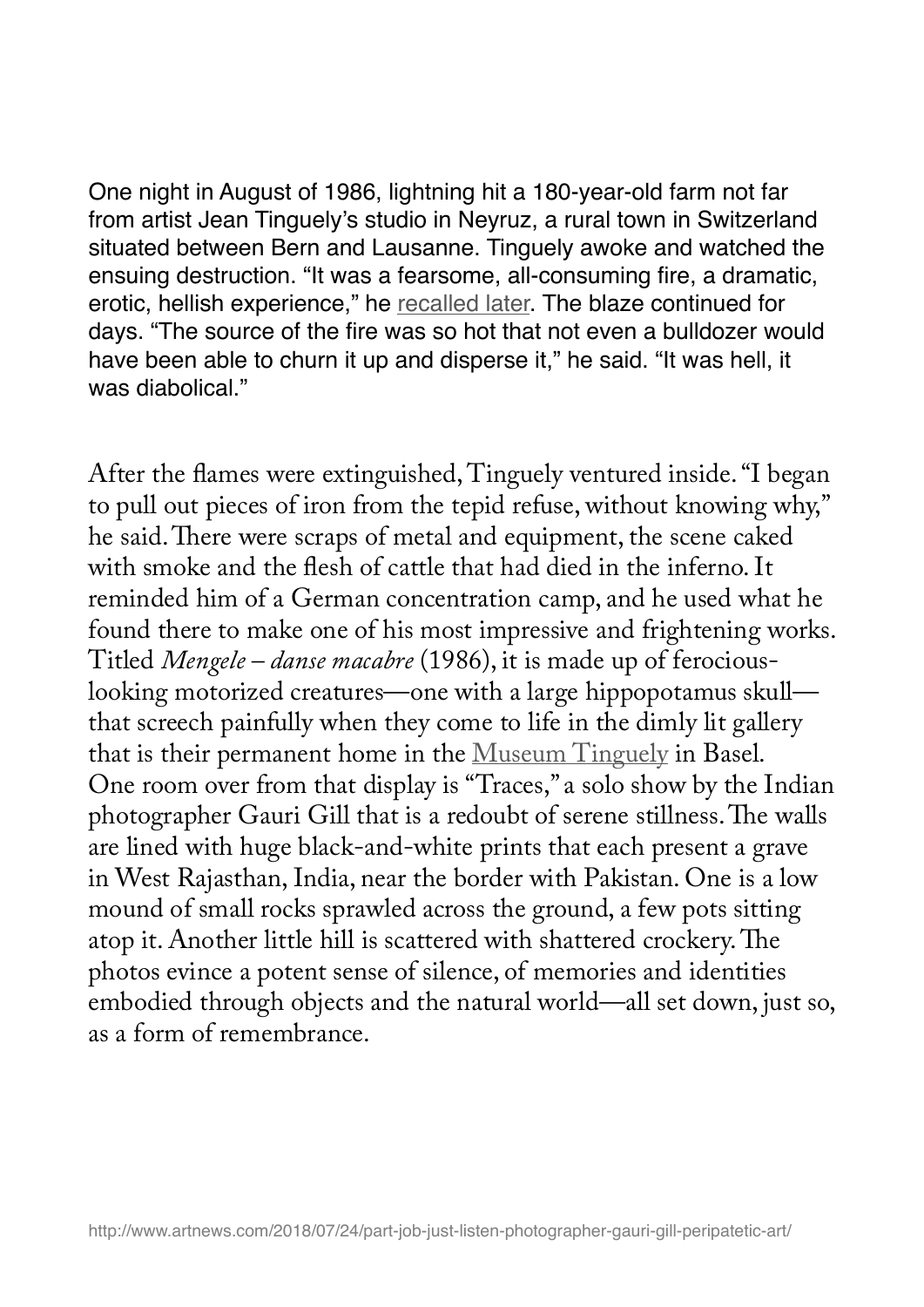

Gauri Gill, *Untitled* from "Traces," 1999–ongoing. © GAURI GILL

"I was interested in the human hand," Gill told me last month, standing inside her exhibition and speaking of those graves, which are constructed by both Hindus and Muslims. "These are not rich people or people with a lot of resources. Where there's carving, they're sometimes writing it themselves. They may bring objects from the house, like tea cups or medicine jars." Incense and pieces of cloth owned by the person are also frequently left at the graves. "There's an intimacy," the artist said.

Gill is 48, with shoulder-length black hair and a serious but warm charisma. She spoke quietly, as if we were in front of the graves themselves. When visiting cemeteries, she said, "I started to observe each grave itself and how in a way to me they're quite—I don't know whether to use the word 'beautiful,' but there's a kind of"—she cut herself off. "In Delhi, the crematorium, or even the graveyards, I find quite depressing. [In West Rajasthan] there's so much space—there is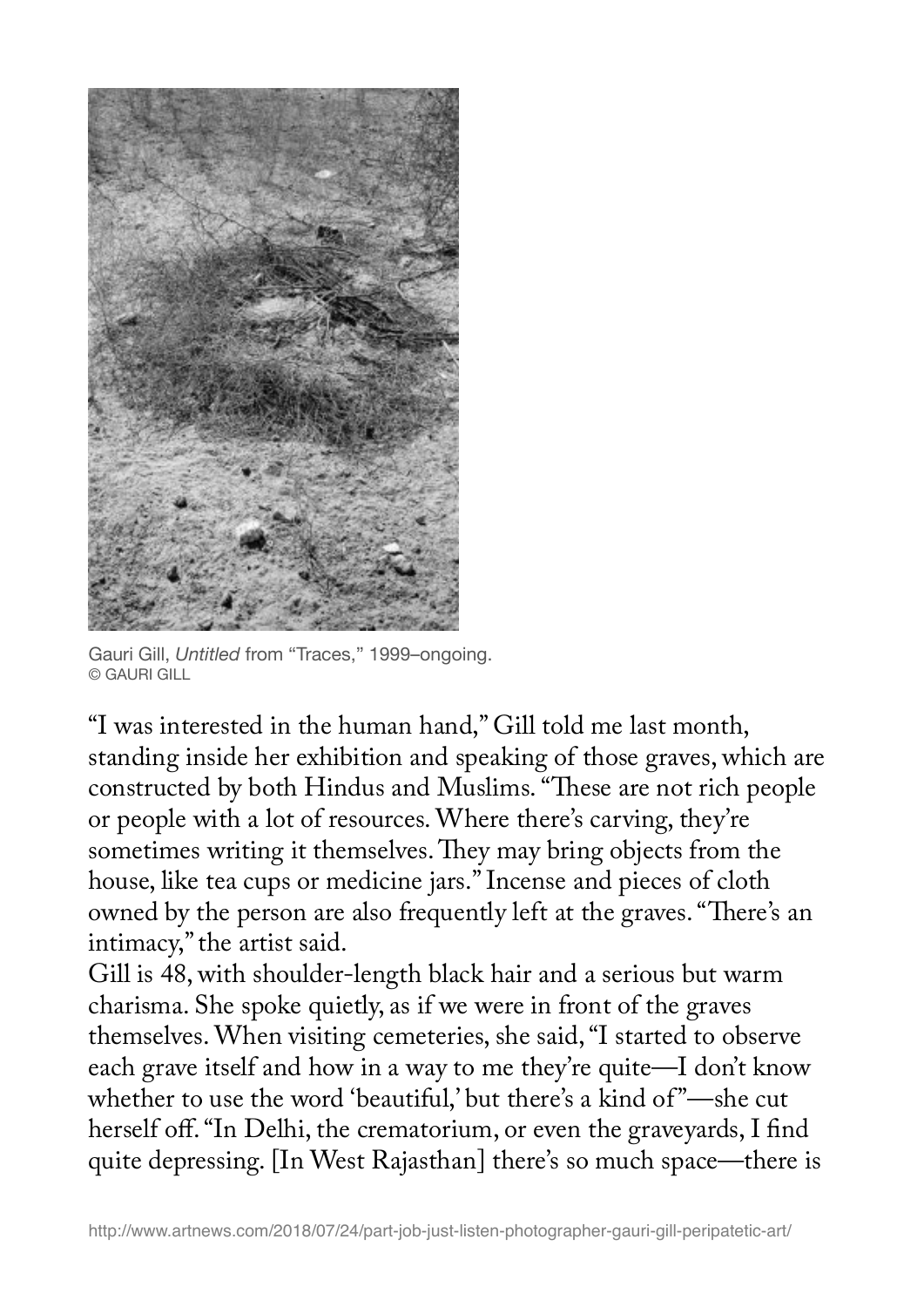the sky, there is often no one, there is the wind, and you almost sense that the body in a way becomes part of the landscape." Some burial markers are so subtle that one needs a guide to recognize them, as in the case of a dense circle of tangled branches captured in one photo in the show, which was organized by the museum's director, Roland Wetzel, for an exhibition series that puts work by contemporary artists in dialogue with Tinguely's *Mengele*. (It runs through November 1.) Those in the Bishnoi sect of Hinduism are responsible for some of the most minimal graves. "They are very ecologically sensitive and don't wish to cut even frewood for a pyre," Gill said, "so they only gather what is around the site to place on the grave and protect it from wild animals."



Gauri Gill, *Urma and Nimli, Lunkaransar*, from "Notes from the Desert," 1999–ongoing. © GAURI GILL

Based in Delhi, Gill has been traveling to West Rajasthan to shoot photos for nearly 20 years—since 1999, when she frst visited. "I saw a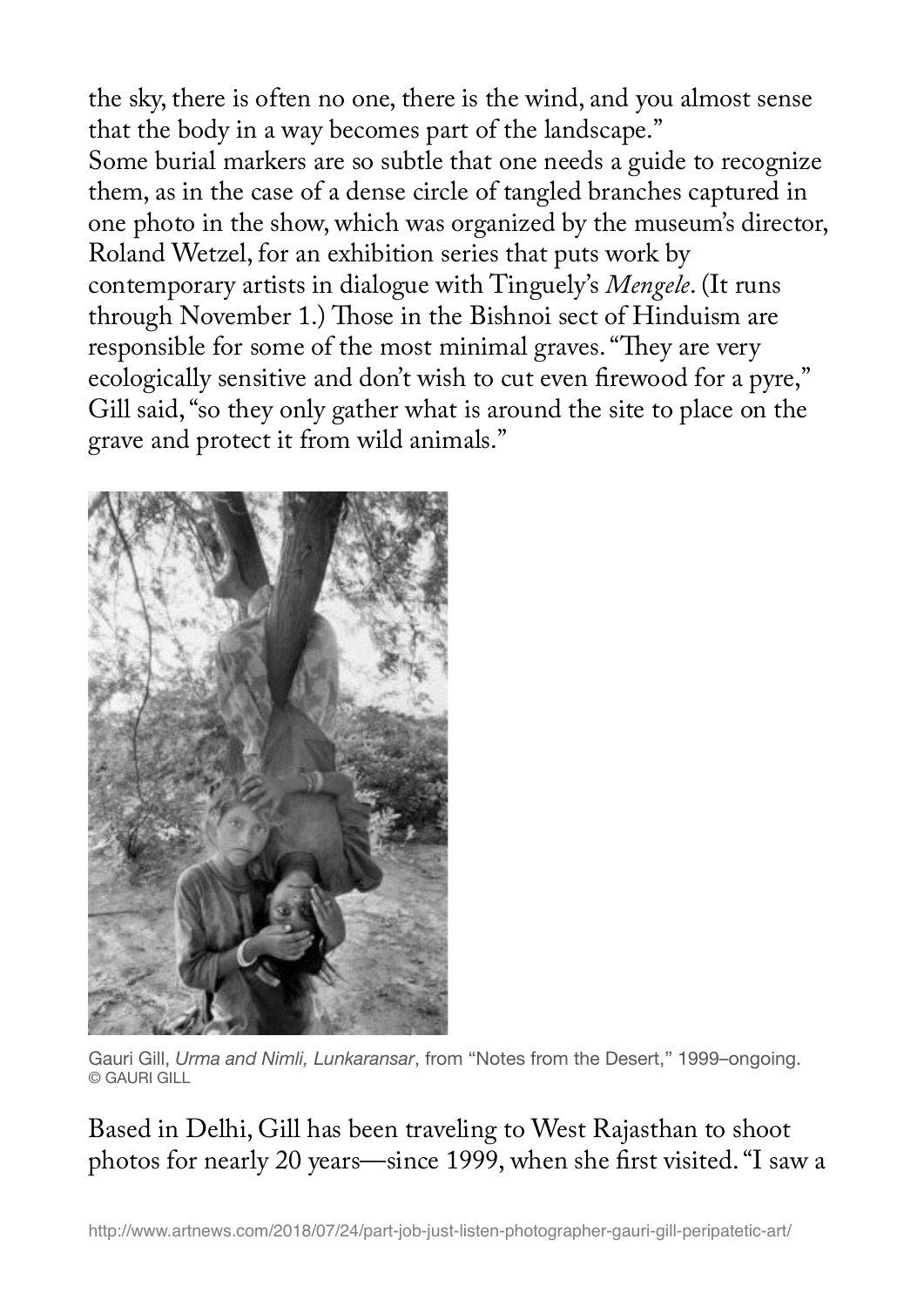girl being beaten in a village school. I was actually on holiday," she said. "I was disturbed and wanted to do something."

At that time she was working for *Outlook*, an English-language weekly news magazine. But, she remembered of her interest in the village schools, "There didn't seem to be a space for it, because of course they said, 'What's the news peg?' I said I wanted to photograph what it's like being a girl in a village school. I then decided to take a sabbatical and I just started traveling around schools in Rajasthan. And then I had a series of encounters with people and quickly realized that this is not about school—this is a whole world."

Though her parents had spent part of their own childhood years in villages, Gill said that people living in cities in India "are quite divorced, and somehow I wasn't really aware. Suddenly I met all these people who just kind of blew open this other world. I started to think, Actually, I don't know anything."

One of the frst people that Gill met in the area, a woman named Izmat who would become a friend and a subject in her work, introduced her to the graveyards. Izmat, at the time, was going to visit her father, and later her sister and her daughter passed away, Gill said. "People are lost quite easily. Things keep happening. There is a lot of loss in all of these communities."

Over the two decades she has been visiting the region, Gill has assembled an expansive series called "Notes from the Desert," made from the tens of thousands of images she has shot of life there. "It's a big archive, it just keeps growing," she said. "The harder part, or the less enjoyable part for me—but I feel the necessary part—is to sit down and pull out those threads, which is essentially a solitary activity."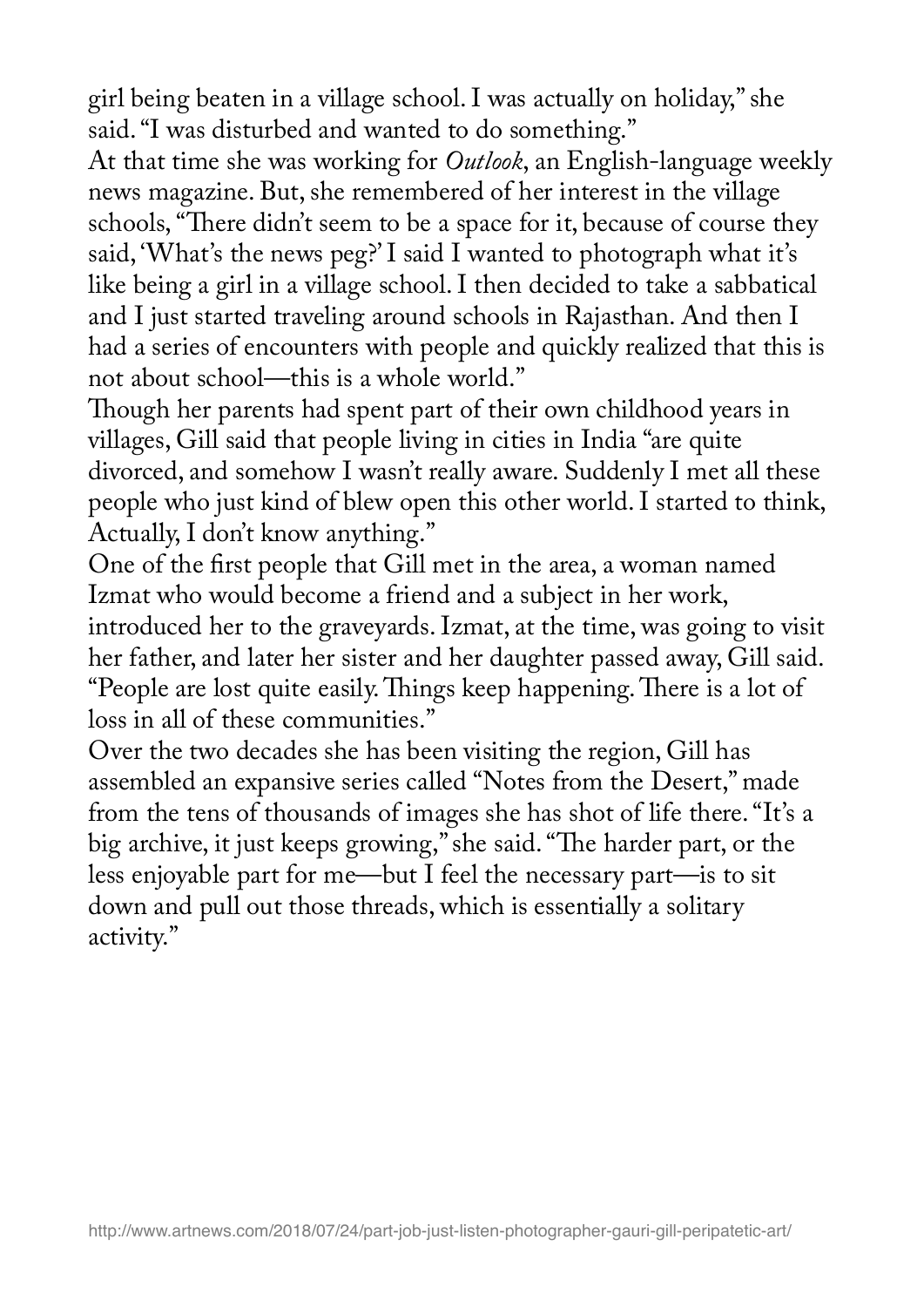

Gauri Gill, *Untitled* from the series "Acts of Appearance," 2015–ongoing. © GAURI GILL

Her photos suggest that the most enjoyable part might be when her camera is serving as a source of connection—a chance to meet new people and to understand the places they live and work. There is a rare kind of intensity—tender, even adoring—to many of her images, which catch children or women up close, looking directly at the camera with a little smile or a determined gaze. There are men, too, but they tend to leave the area to fnd work to support their families, Gill said, and women predominate in her photos.

Even when people are absent, her work can still radiate frenetic human activity, as in the sub-series "The Mark on the Wall," which documents the walls of government schools, covered all over with paintings and writing. At [Documenta 14](http://www.documenta14.de/en/artists/13545/gauri-gill) in Athens, some of these pieces, along with smaller prints of her "Traces" and "Proof of Residence" series, were shown at the Epigraphic Museum, among scores of ancient tombstones and other stone carvings. The display evinced the sense of centuries and centuries of disparate traditions fowing alongside one another—different means of preserving history coexisting, shored up against the power of time.

When photographers train their lenses on others, some form of give and take is always involved, but Gill seems especially attuned to the collaborative potential of that dynamic. She is curious about how other people work, and her art regularly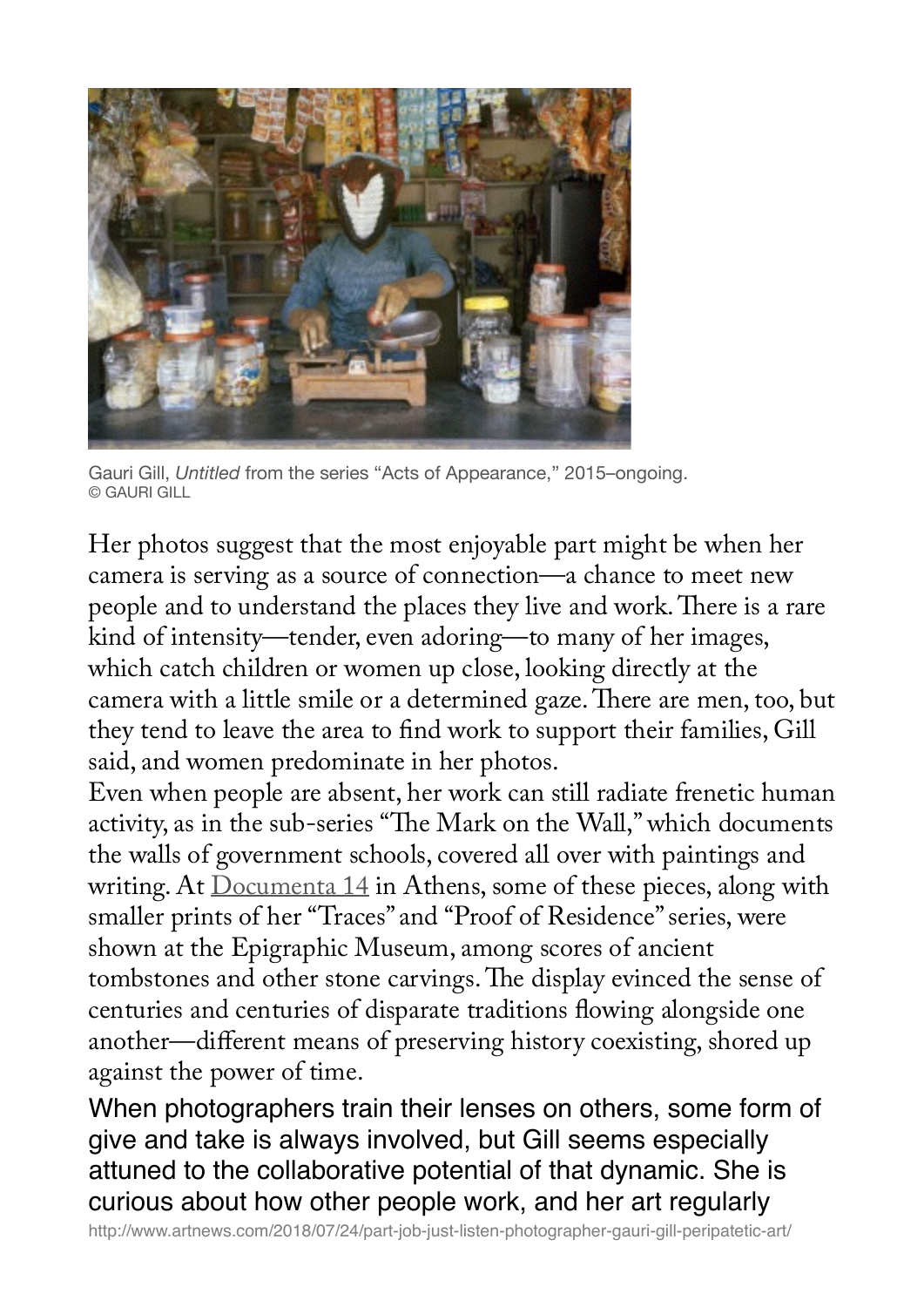affords a generous space for the creations and activities of those that she meets.

For the series "Fields of Sight," which was shown at [Prospect 4](https://www.prospectneworleans.org/p4-artists-1/2017/5/24/gauri-gill-and-rajesh-vangad) in New Orleans, the Warli artist Rajesh Vangad adorned Gill's images with intricate shapes, symbols, and fgures in pen, building a whole new world within and atop them. And for the series "Acts of Appearance," which is on view at [MoMA PS1](https://www.prospectneworleans.org/p4-artists-1/2017/5/24/gauri-gill-and-rajesh-vangad) in Queens, New York, through September 3, Gill asked more than 30 residents of Maharashtra, India, who are renowned for making papier-mâché masks for use in carnivals, to create new face coverings that she could photograph. The resulting works include indelible sculptures of a giant cobra, a television screen, a bird, and a variety of other animals. The mask-makers pose in them while performing quotidian tasks weighing vegetables, sweeping the ground—in photographs that feel utterly one-of-a-kind: funny, strange, and discomfting all at once. They are concealing their identities at the same time that they are putting their art boldly on view, through Gill's eyes.



Gauri Gill, *Untitled* from "Traces," 1999–ongoing. © GAURI GILL

http://www.artnews.com/2018/07/24/part-job-just-listen-photographer-gauri-gill-peripatetic-art/